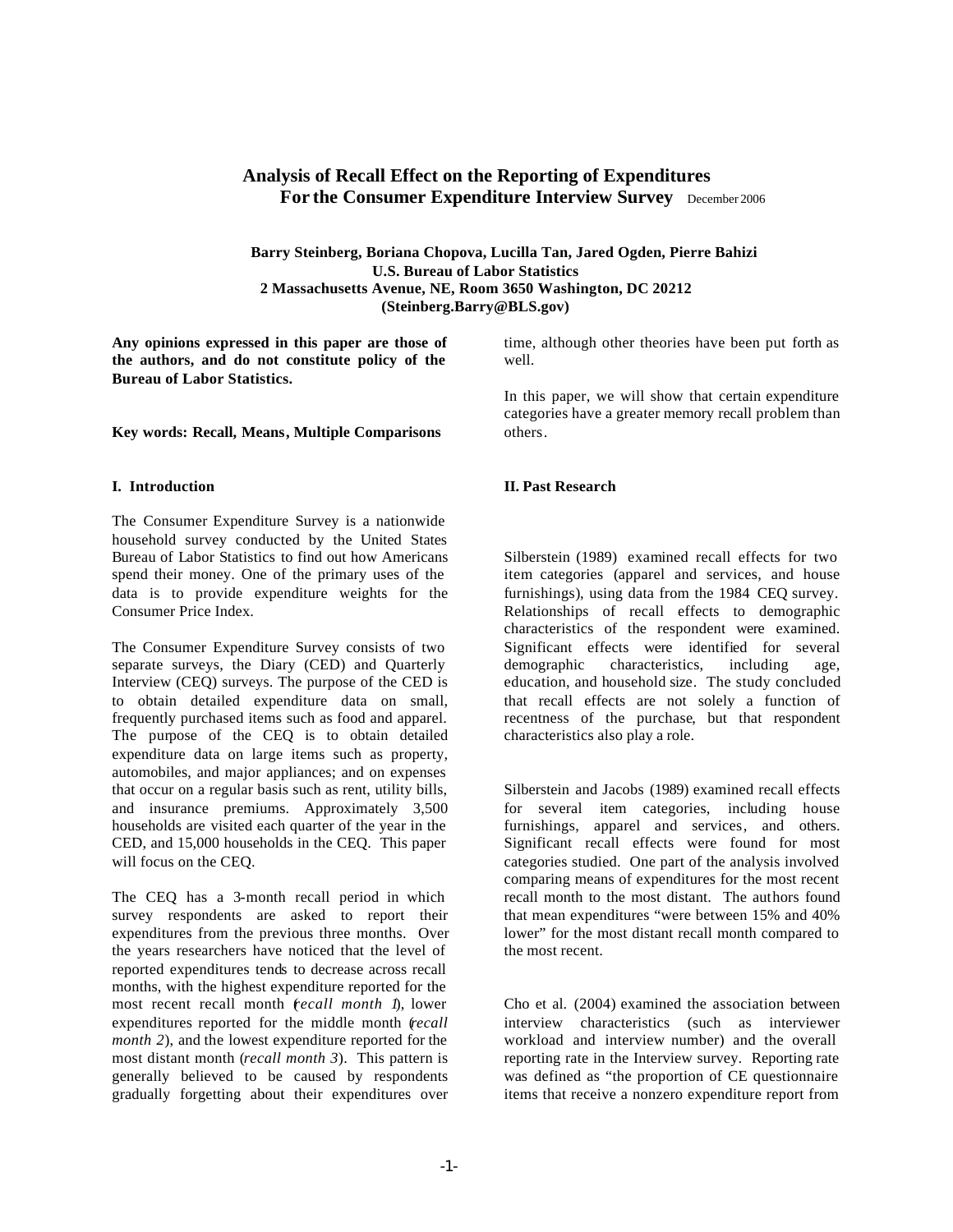that household." The authors found that reporting rates exhibit a statistically significant decline from first to second month, and are about the same for second and third month.

# **III. Methodology**

Recall effect for this study was examined at the UCC (Universal Classification Code) level. A UCC is a 6 digit member of a coding scheme used by the Consumer Expenditure (CE) survey to classify expenditures. It is the lowest level at which CE expenditures are tabulated. Examples of UCCs include Food on Out of Town Trips, Fuel Oil, and Lawn and Garden Equipment. Our goal was to identify items for which expenditures in recall month 1 were significantly higher than those in the other recall months.

The mean expenditure per UCC for recall month 1, recall month 2, and recall month 3 were calculated for expenditure years 2000, 2001, and 2002. Pooled variances were calculated for each UCC using the Balance Repeated Replication method in order to perform the Multiple Comparison Test.

Multiple comparison tests of the recall month means for each year were implemented using the Least Significant Difference (LSD) test and Tukey's testsee (Ott 1992)**.** 

The LSD test identifies the minimum difference between two sample means necessary to declare the corresponding population means different. All three pairs of sample means for each UCC are compared. If the absolute value of the difference in sample means is greater than the LSD statistic, the population means are declared to be different. For each pairwise comparison of means, the probability of a Type I error is fixed at a specified value of alpha. The major drawback of this test is that unless the chosen alpha is small, the probability of falsely declaring at least one pair of means to be different is quite large.

The Tukey test also compares the difference between two means, but unlike the LSD test, it uses a multiple comparison utilizing a controlled experimentwise error rate. Thus, the probability of observing an experiment with one or more pairwise comparisons falsely declared significant is specified at alpha. The choice of which test to use was not a major issue since the tests gave similar results.

For this study the level of significance was set at 5%.

# **IV. Data**

Similar data inputs were used to identify UCCs for which recall month 1 is significantly higher than the other recall months. The periods of analyses are for expenditure years 2000, 2001, and 2002. The data show expenditure ratios (recall month 1 vs. 2 and recall month 2 vs. 3) were very consistent across the years showing slight inflation throughout the period.

## **A. Criteria for determining relevant UCCs for this study**

# **1. Type of expenditure question**

Expenditure questions in the CEQ fall into four general classes which can be found in Appendix I:

- 1. month of expenditure
- 2. bills recorded by month they were received,
- 3. 'usual' monthly expenditures, and
- 4. current month.

Only questions that specifically ask for "month of expenditure" or "when did you purchase it?" are relevant for recall effect analysis. Sections that ask for "usual monthly expenditures" were excluded.

2. To isolate recall effects, only those parts of a UCC that are relevant to the month of expenditure question and unadjusted reporting month were included in this study. The criteria of relevant expenditure question and time adjustment method (when an expenditure is assigned to a particular month when it is not recorded) were applied to determine whether to include or exclude a UCC.

3. For each UCC, a reporting rate was calculated as the percentage of households that reported at least one expenditure in the UCC. Reporting rates were calculated for each UCC, by recall month for each expenditure year. Zeroes are used in the calculation of the means and variances of the expenditures. This study used only UCCs with reporting rates greater than 1% in order to give the analyzed UCCs some credibility.

4. Adjusted expenditure records excluded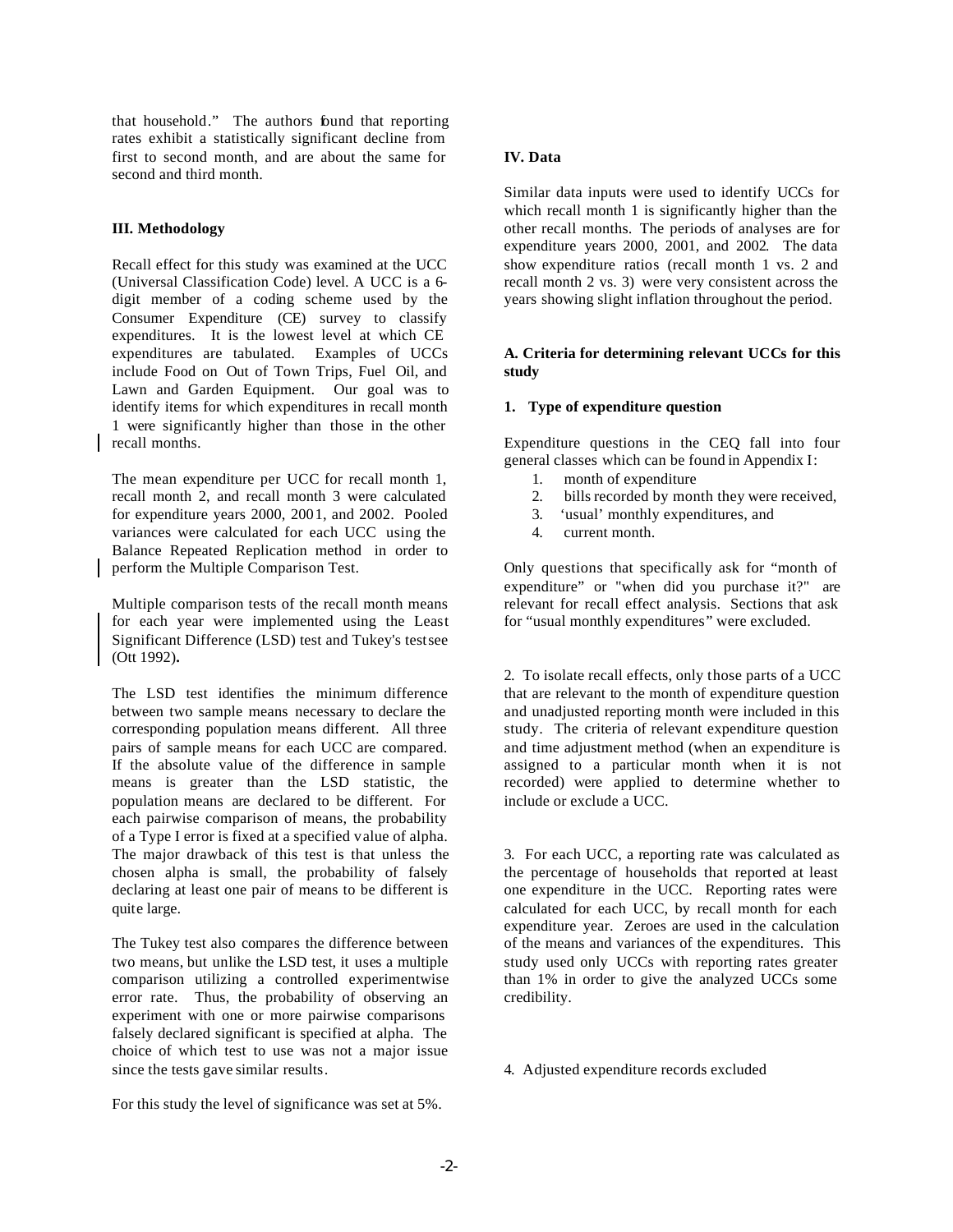The next step in deriving the appropriate data for this study involved removing expenditures that had been imputed. In addition to these modifications, in order to create Expenditure Year estimates from collected year data, additional adjustments had to be made. For example, data collected in February 2003 referencing November 2002 or December 2002 had to be included in Expenditure 2002 data.

### **V. Findings**

There were approximately 400 UCCs in-scope for this study and 134 of them had a reporting rate of 1.00% or higher.

Of these 134 UCCs:

- 1. 53 UCCs showed significantly higher recall month 1 estimates than month 2 and month 3 **for all 3 years, 2000, 2001, and 2002**. This tended to be irregular purchases or at least non-monthly purchases such as clothing, vehicle services, and out-of-town trips. See Table 1 which shows the results for Expenditure Year 2002.
- 2. 57 UCCs showed significantly higher recall month 1 estimates than recall month 2 **for all 3 years.** This contains four additional UCCs that were not captured in the 53 above { 1)Amount borrowed excluding interest on vehicles, 2) Lamps and lighting fixtures, 3) Women's active sportswear, 4) Auto parts, equipment, and accessories}.
- 3. 83 UCCs showed significantly higher recall month 1 estimates than recall month 3 **for all 3 years.** This shows that about 60% (83/134) of the UCCs are have statistical significance between recall month 1 and recall month 3
- 4. 13 UCCs show recall month 1 vs. recall month 2 and recall month 1 vs. recall month 3 are statistically significant but not recall month 2 vs. recall month 3 **for all 3 years**
- 5. 15 UCCs show all three possible comparisons are significant. This implies that there is a recall effect for all comparisons as you work backwards through the 3 month interview period.

6. 18 UCCs showed no significant recall month 1 effect for any comparison of means. Specifically, these were UCCs for utilities, and monthly principal and interest. These items are consistent and relatively easy to remember from month to month.

The presence of a recall effect is shown most vividly by result number 3 in which Month 1 is significantly greater than Month 3 for more than 60% (83/134) of the UCC's. That is substantial, especially since we are using the more conservative Tukey test. In addition, as shown by result number 2, over 40 % (57/134) of the UCCs show Month 1 is significantly greater than Month 2. Result number 1 shows nearly 40% (53/134) of the expenditures have a one-month recall effect compared to months 2 *and* 3. Table 1 shows this more in detail.

#### **VI. Summary**

Previous work in the 1980's by Silberstein examined a small number of selected item categories. She convincingly established that a recall effect existed for the particular item categories she studied. The research we performed updated her results using more current data. Our research was also a more systematic investigation into the issue by examining every relevant UCC instead of just the small number of selected items previously used.

We confirmed her findings that a recall effect really exists and we determined which types of items are affected most by it. Not surprisingly, it is irregularly purchased items such as clothing that show the effect most. Expenditures made on a regular basis such as utilities are not as susceptible to the recall problem.

# **VII. References**

1. Ott, R. Lyman and Introduction to Statistical  $(4<sup>th</sup>$ edition), Wadsworth Publishing Company, 1992, pp. 807-836

2. Silberstein, Adriana R. "Recall Effects in the U.S. Consumer Expenditure Survey." Journal of Official Statistics, 5(2) 1989, pp. 125-142.

3. Silberstein, Adriana R. and Jacobs, Curtis A. "Symptoms of Repeated Interview Effects in the Consumer Expenditure Interview Survey." From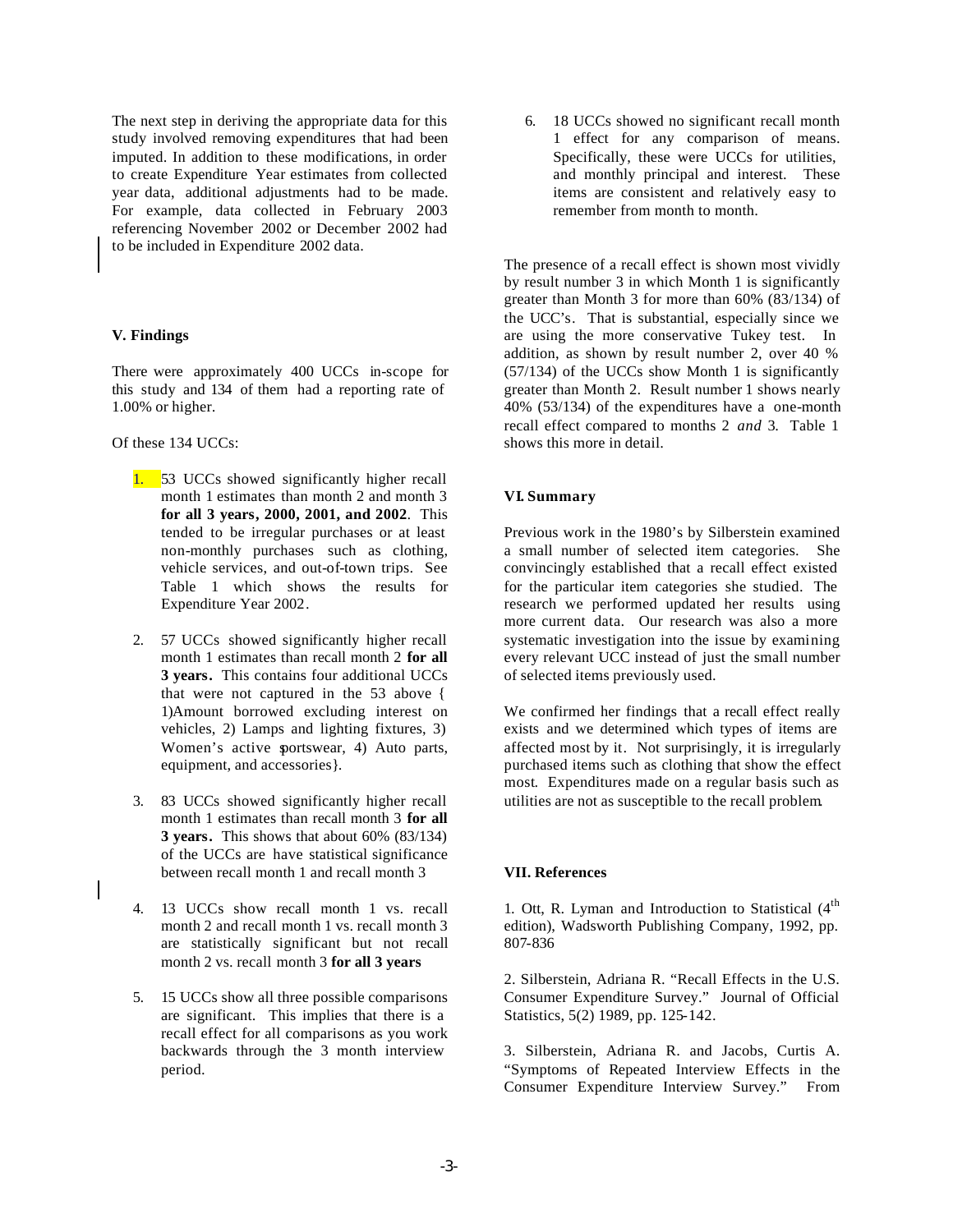"Panel Surveys," a book by Kasprzyk, Duncan, Kalton, and Singh, 1989.

4. Cho, M.J., Eltinge, J.L., and Steinberg, B.P. "Temporal Patterns of Survey Response Rates and Reporting Rates in the U.S. Consumer Expenditure Interview and Other Panel Surveys.", BLS Working Paper

 $\overline{\phantom{a}}$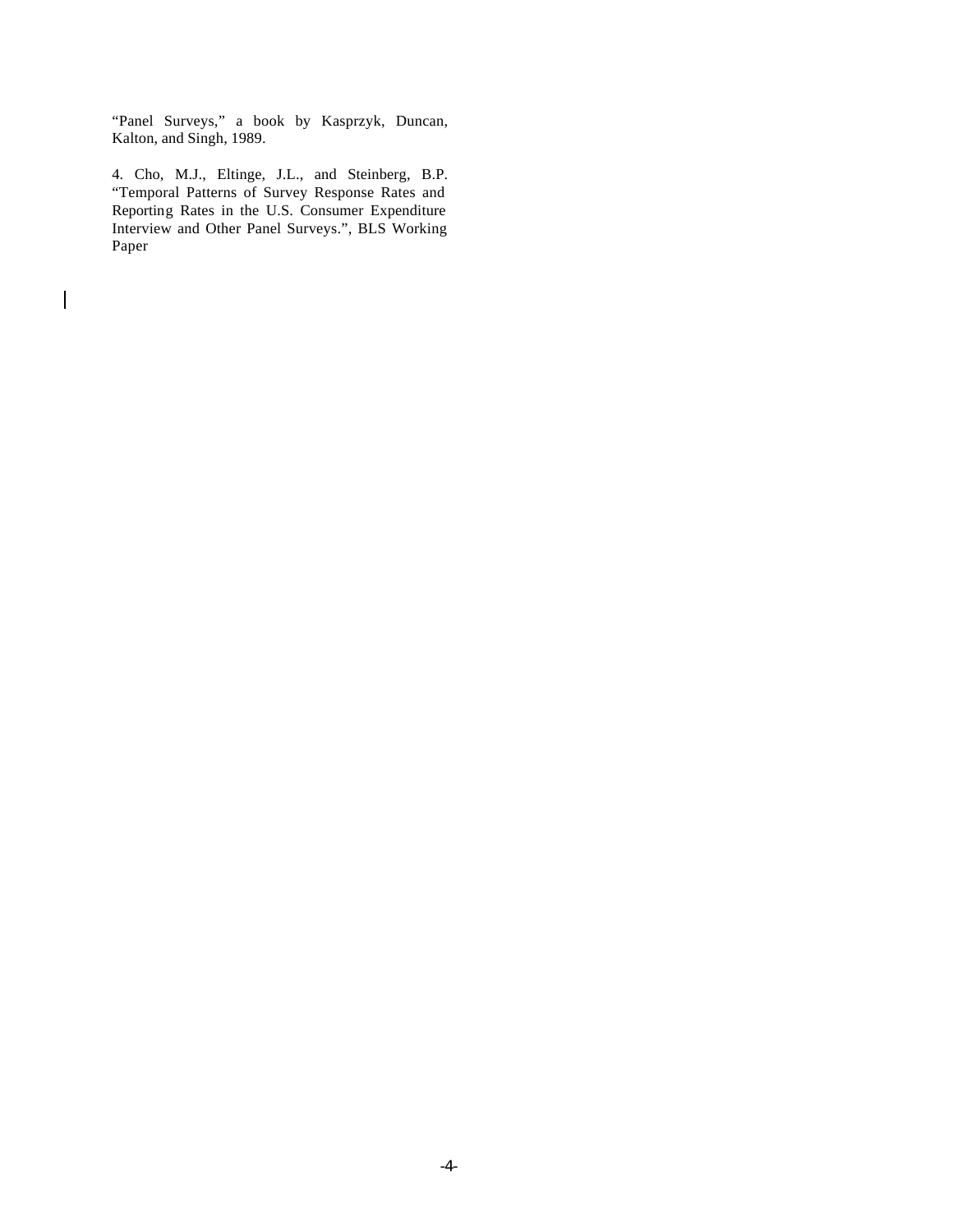# **APPENDIX 1**

**The following shows the question wording in the CEQ, relevant to the recall analyses for this study, by section:-**

#### **Section 1 – GENERAL SURVEY INFORMATION**

# **Section 2 – RENTED LIVING QUARTERS**

# **Section 3 – OWNED LIVING QUARTERS AND OTHER OWNED REAL ESTATE**

In what month did you close on this property? How much were the closing costs? OPB

In what month did you sell this property? What was the selling price OPD

#### **Section 4 – UTILITIES AND FUELS FOR OWNED AND RENTED PROPERTIES (UTA/P/B/C)**

What was the total amount of bill

In what month was the bill received?

#### **Section 5 – CONSTRUCTION, REPAIRS, ALTERATIONS, AND MAINTENANCE**

#### **OF PROPERTY (CRB)**

What was the total cost for all items purchased for this job in *(month, 3 months ago)*? *(month, 2 months ago)*? *(last month)*? *(the current month)*?

# **Section 6 – APPLIANCES, HOUSEHOLD EQUIPMENT, AND OTHER SELECTED ITEMS**

When did you purchase it? (APA/B)

# **Section 7 – HOUSEHOLD EQUIPMENT REPAIRS, SERVICE CONTRACTS, AND FURNITURE REPAIR AND REUPHOLSTERING** (EQB)

In what month was (repair done/service contract purchased)?

#### **Section 8 – HOME FURNISHINGS AND RELATED HOUSEHOLD ITEMS** In what month did you purchase it? (FRA/B)

**Section 9 – CLOTHING AND SEWING MATERIALS** CLA/BC/D In what month did you purchase it?

# **Section 10 – RENTED AND LEASED VEHICLES**

Since the 1st of *(month, 3 months ago)*, excluding *(the current month)* what has been your expense for renting this vehicle?

# **Section 11 – OWNED VEHICLES OVB/C**

In what month did you have this expense?

**Section 12 – VEHICLE OPERATING EXPENSES** (VEQ VLR)

In what month did you have this expense?

**Section 13 – INSURANCE OTHER THAN HEALTH** How much was paid this month?

# **Section 14 – HOSPITALIZATION AND HEALTH INSURANCE** Since the 1st of *(month, 3 months ago)*,were any payments made on this policy by any member of your CU? (Include

those made by payroll deductions.)

# **Section 15 – MEDICAL AND HEALTH EXPENDITURES** MDB/C

In what month was (were) the payment(s) made?

- **Section 16 EDUCATIONAL EXPENSES** EDA In what month was the payment made?
- **Section 17 SUBSCRIPTIONS, MEMBERSHIPS, BOOKS, AND ENTERTAINMENT EXPENSES** How much of this amount was paid this month?

### **Section 18 – TRIPS AND VACATIONS** TRB

In what month did this trip end?

#### **Section 19 – MISCELLANEOUS EXPENSES** MIS CNT

In what month did you have this expense?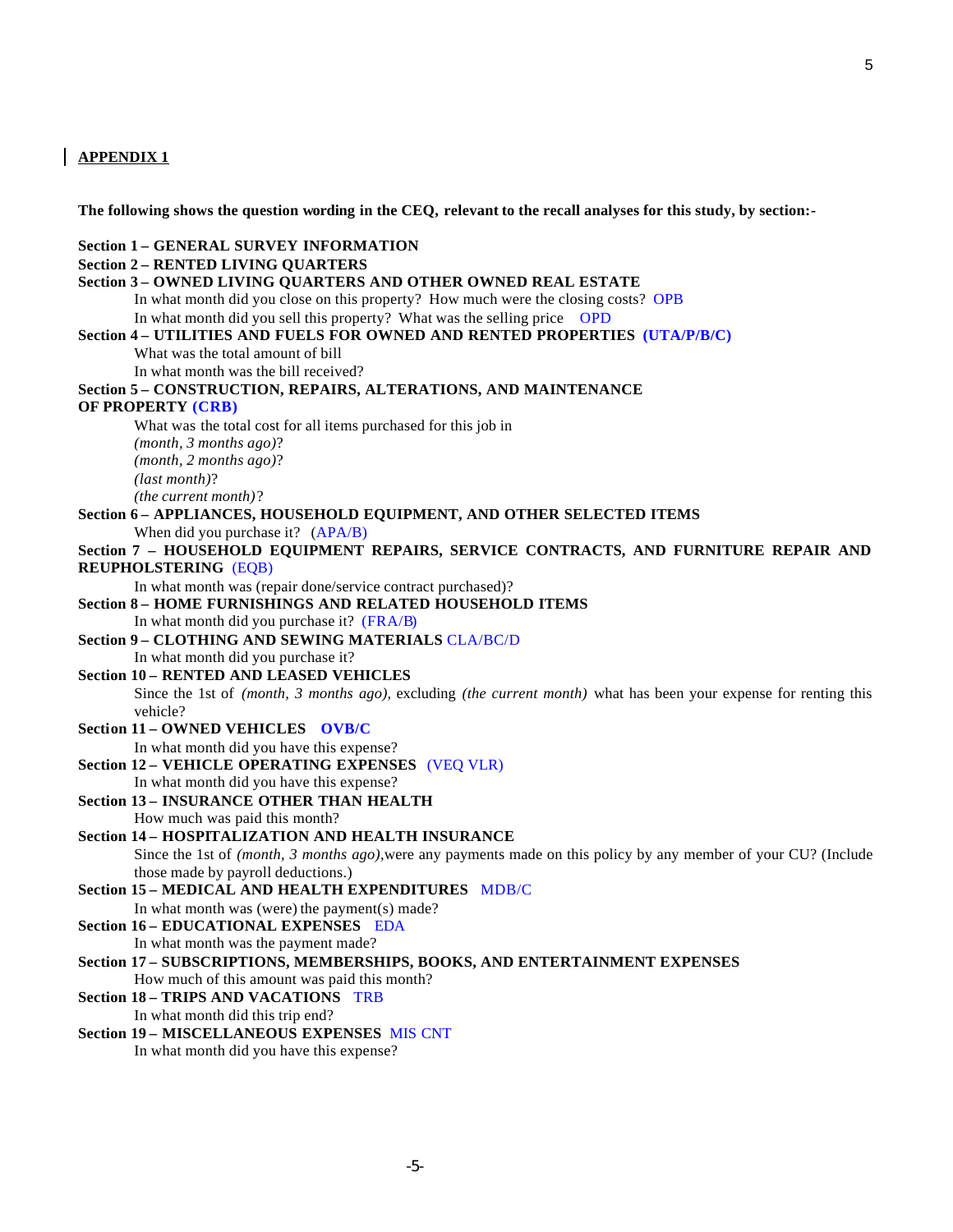TABLE 1

 $\mathbf{I}$ 

The following 3 page table shows the results for Expenditure Year 2002. Columns 1 and 2 show the UCC number and description, columns  $3 - 5$  show the Mean expenditures by Recall Month and Columns  $5 - 7$  show the Tukey test results for the comparison by recall month. The Y/N indicator show whether there is statistical significance (Yes) or (No).

|            |                                                    |          |          |          | $1 \text{ vs.}$ | 1 vs.       | 2 vs.       |
|------------|----------------------------------------------------|----------|----------|----------|-----------------|-------------|-------------|
| <b>UCC</b> | UCC TITLE                                          | Mean 1   | Mean 2   | Mean 3   | $\overline{c}$  | 3           | 3           |
| 260112     | Electricity (owned home)                           | \$198.84 | \$199.08 | \$199.74 | $\mathbf N$     | N           | $\mathbf N$ |
| 270310     | Cable, satellite, community antenna service        | \$125.90 | \$125.35 | \$125.64 | $\mathbf N$     | ${\bf N}$   | $\mathbf N$ |
| 560210     | Dental services                                    | \$81.67  | \$79.77  | \$60.80  | $\mathbf N$     | $\mathbf Y$ | Y           |
| 210210     | Lodging on out-of-town trips                       | \$76.97  | \$66.59  | \$50.45  | Y               | $\mathbf Y$ | $\mathbf Y$ |
| 230151     | Other repair and maintenance services              | \$73.15  | \$49.51  | \$57.39  | Y               | $\mathbf Y$ | $\mathbf N$ |
| 260212     | Utility--natural gas (owned home)                  | \$69.27  | \$68.83  | \$70.86  | $\mathbf N$     | ${\bf N}$   | N           |
| 190903     | FOOD OUT OF TOWN TRIPS                             | \$68.04  | \$55.75  | \$44.67  | Y               | Y           | Y           |
| 260111     | Electricity (renter)                               | \$60.76  | \$58.60  | \$58.92  | N               | ${\bf N}$   | $\mathbf N$ |
| 510110     | Automobile finance charges                         | \$57.01  | \$57.52  | \$57.67  | $\mathbf N$     | ${\bf N}$   | $\mathbf N$ |
| 510901     | Truck finance charges                              | \$54.62  | \$54.67  | \$54.71  | $\mathbf N$     | ${\bf N}$   | $\mathbf N$ |
| 530110     | Airline fares                                      | \$54.22  | \$49.70  | \$41.13  | $\mathbf N$     | $\mathbf Y$ | Y           |
| 560110     | Physician"s services                               | \$53.28  | \$46.89  | \$42.67  | Y               | $\mathbf Y$ | $\mathbf N$ |
| 690111     | Computers and computer hardware nonbusiness use    | \$50.87  | \$46.28  | \$39.99  | $\mathbf N$     | $\mathbf Y$ | $\mathbf N$ |
| 220512     | CAPITAL IMPROVE MATERIALS OWND                     | \$42.71  | \$53.86  | \$34.39  | $\mathbf N$     | ${\bf N}$   | $\mathbf N$ |
| 480110     | Tires - purchased, replaced, installed             | \$35.17  | \$24.15  | \$20.80  | Y               | $\mathbf Y$ | Y           |
| 430120     | Jewelry                                            | \$34.30  | \$28.58  | \$24.58  | $\mathbf N$     | $\mathbf Y$ | $\mathbf N$ |
| 470113     | Gasoline on out-of-town trips                      | \$33.30  | \$26.67  | \$22.86  | Y               | $\mathbf Y$ | $\mathbf Y$ |
| 690114     | Computer information services                      | \$32.76  | \$32.16  | \$33.36  | $\mathbf N$     | ${\bf N}$   | $\mathbf N$ |
| 490413     | Motor repair, replacement                          | \$29.14  | \$20.30  | \$15.70  | Y               | $\mathbf Y$ | $\mathbf N$ |
| 270212     | Water/sewer maint. (owned home)                    | \$28.94  | \$24.31  | \$23.39  | $\mathbf N$     | $\mathbf Y$ | $\mathbf N$ |
| 490312     | Lube, oil change, and oil filters                  | \$27.47  | \$19.15  | \$15.16  | Y               | $\mathbf Y$ | Y           |
| 230114     | Heat, a/c, electrical work                         | \$27.40  | \$24.91  | \$21.50  | $\mathbf N$     | ${\bf N}$   | N           |
| 520111     | Vehicle registration state (as of Q20012)          | \$26.98  | \$23.11  | \$19.93  | Y               | Y           | Y           |
| 400310     | Women"s footwear                                   | \$24.22  | \$15.94  | \$14.26  | Y               | $\mathbf Y$ | $\mathbf N$ |
| 380331     | Women"s pants                                      | \$23.79  | \$17.06  | \$13.43  | $\mathbf Y$     | $\mathbf Y$ | Y           |
| 320410     | Lawn and garden equipment                          | \$23.05  | \$14.36  | \$10.27  | Y               | $\mathbf Y$ | $\mathbf N$ |
| 380313     | Women"s shirts, tops, blouses                      | \$22.33  | \$15.60  | \$11.98  | Y               | $\mathbf Y$ | Y           |
| 360511     | Men"s pants                                        | \$22.05  | \$17.15  | \$11.04  | Y               | $\mathbf Y$ | $\mathbf Y$ |
| 320231     | Other household decorative items                   | \$21.29  | \$15.36  | \$16.49  | Y               | $\mathbf Y$ | $\mathbf N$ |
| 490221     | Brake work (New UCC in Q961)                       | \$19.73  | \$16.36  | \$12.82  | Y               | $\mathbf Y$ | Y           |
| 400110     | Men"s footwear                                     | \$18.18  | \$12.94  | \$10.52  | Y               | Y           | Y           |
| 550110     | Eyeglasses and contact lenses                      | \$17.92  | \$12.44  | \$11.75  | Y               | $\mathbf Y$ | $\mathbf N$ |
| 360410     | Men"s shirts                                       | \$17.77  | \$12.70  | \$9.87   | $\mathbf Y$     | Y           | Y           |
| 600210     | Athletic gear, game tables, and exercise equipment | \$17.65  | \$14.22  | \$13.49  | Y               | $\mathbf Y$ | ${\bf N}$   |
| 490311     | Motor tune-up                                      | \$16.63  | \$13.29  | \$9.89   | Y               | $\mathbf Y$ | Y           |
| 480213     | Parts, equipment, and accessories                  | \$16.34  | \$11.03  | \$10.29  | Y               | $\mathbf Y$ | ${\bf N}$   |
| 260211     | Utility--natural gas (renter)                      | \$16.31  | \$15.42  | \$16.03  | ${\bf N}$       | ${\bf N}$   | $\mathbf N$ |
| 490318     | Repair tires and other repair work                 | \$15.94  | \$8.46   | \$8.87   | Y               | $\mathbf Y$ | $\mathbf N$ |
| 560400     | Service by professionals other than physician      | \$15.80  | \$12.73  | \$12.88  | ${\bf N}$       | ${\bf N}$   | $\mathbf N$ |
| 310130     | Color tv - portable, table model                   | \$15.76  | \$12.10  | \$10.03  | Y               | $\mathbf Y$ | Y           |
| 270412     | Trash/garb. coll. (owned home)                     | \$15.04  | \$11.89  | \$11.80  | $\mathbf Y$     | $\mathbf Y$ | $\mathbf N$ |
| 190904     | FOOD PREPARED BY CU ON TRIPS                       | \$14.82  | \$12.80  | \$10.05  | ${\bf N}$       | $\mathbf Y$ | $\mathbf Y$ |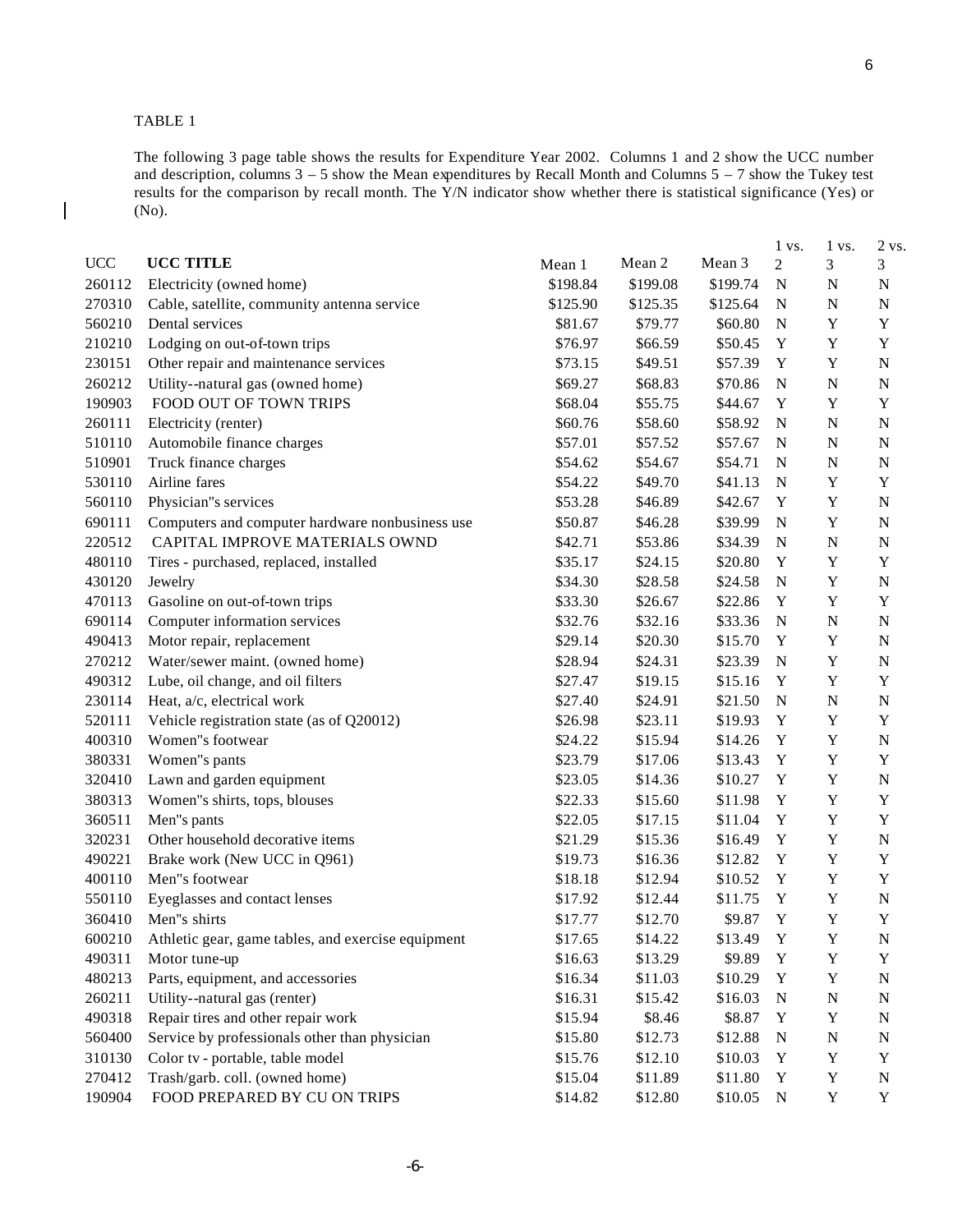| 380210 | Women"s dresses                                     | \$14.50 | \$11.33 | \$7.88  | Y           | Y           | Y           |
|--------|-----------------------------------------------------|---------|---------|---------|-------------|-------------|-------------|
| 280120 | Bedroom linens                                      | \$14.50 | \$10.43 | \$8.76  | Y           | $\mathbf Y$ | Y           |
| 810400 | <b>GIFT OF TRIP EXPENSES</b>                        | \$13.35 | \$16.80 | \$10.58 | $\mathbf N$ | $\mathbf N$ | Y           |
| 290440 | Wall units, cabinets and other occasional furniture | \$13.19 | \$11.04 | \$9.50  | $\mathbf N$ | $\mathbf N$ | $\mathbf N$ |
| 570210 | Hospital service other than room                    | \$13.14 | \$9.32  | \$13.31 | $\mathbf N$ | $\mathbf N$ | $\mathbf N$ |
| 620212 | Movie, other admissions, out-of-town trips          | \$12.94 | \$12.31 | \$8.60  | $\mathbf N$ | $\mathbf Y$ | Y           |
| 230113 | Plumbing and water heating                          | \$12.63 | \$13.94 | \$12.97 | $\mathbf N$ | ${\bf N}$   | $\mathbf N$ |
| 250112 | Fuel oil (owned home)                               | \$12.28 | \$12.44 | \$13.05 | $\mathbf N$ | ${\bf N}$   | $\mathbf N$ |
| 560310 | Eyecare services                                    | \$11.35 | \$8.58  | \$7.83  | N           | $\mathbf Y$ | $\mathbf N$ |
| 520512 | Auto rental, out-of-town trips                      | \$10.62 | \$8.75  | \$6.72  | Y           | $\mathbf Y$ | Y           |
| 410130 | Infant undergarments                                | \$10.43 | \$9.75  | \$9.75  | $\mathbf N$ | ${\bf N}$   | $\mathbf N$ |
| 310210 | VCR"s and video disc players                        | \$9.78  | \$6.56  | \$6.30  | $\mathbf Y$ | $\mathbf Y$ | $\mathbf N$ |
| 610230 | Photographic equipment                              | \$9.65  | \$6.44  | \$6.96  | $\mathbf Y$ | $\mathbf Y$ | $\mathbf N$ |
| 490412 | Electrical system repair                            | \$9.62  | \$7.85  | \$5.41  | $\mathbf Y$ | $\mathbf Y$ | Y           |
| 380312 | Women"s vests and sweaters                          | \$9.35  | \$7.61  | \$5.69  | $\mathbf Y$ | $\mathbf Y$ | Y           |
| 560330 | Lab tests, x-rays                                   | \$9.33  | \$7.66  | \$8.10  | ${\bf N}$   | ${\bf N}$   | $\mathbf N$ |
| 380110 | Women"s coats and jackets                           | \$9.29  | \$6.27  | \$6.53  | Y           | $\mathbf Y$ | $\mathbf N$ |
| 410120 | Infant dresses, outerwear                           | \$8.61  | \$6.73  | \$5.06  | Y           | $\mathbf Y$ | Y           |
| 250212 | Gas, btld/tank (owned home)                         | \$8.53  | \$8.66  | \$8.98  | $\mathbf N$ | $\mathbf N$ | $\mathbf N$ |
| 390221 | Girls" skirts and pants                             | \$8.11  | \$5.54  | \$3.92  | $\mathbf Y$ | $\mathbf Y$ | Y           |
| 600420 | Hunting and fishing equipment                       | \$7.96  | \$4.59  | \$4.57  | Y           | $\mathbf Y$ | $\mathbf N$ |
| 200900 | Alcoholic beverages purchased on trips              | \$7.88  | \$6.28  | \$5.58  | $\mathbf Y$ | $\mathbf Y$ | $\mathbf N$ |
| 390210 | Girls" shirts, blouses, sweaters                    | \$7.79  | \$5.39  | \$4.10  | $\mathbf Y$ | $\mathbf Y$ | Y           |
| 380420 | Women"s undergarments                               | \$7.64  | \$5.27  | \$4.69  | $\mathbf Y$ | $\mathbf Y$ | $\mathbf N$ |
| 370312 | Boys" pants                                         | \$7.43  | \$5.62  | \$3.49  | $\mathbf Y$ | $\mathbf Y$ | Y           |
| 320521 | Small electric kitchen appliances                   | \$7.27  | \$5.06  | \$4.68  | Y           | $\mathbf Y$ | $\mathbf N$ |
| 380510 | Women"s suits                                       | \$7.22  | \$6.76  | \$4.30  | $\mathbf N$ | $\mathbf Y$ | Y           |
| 320111 | Floor coverings, nonpermanent                       | \$7.12  | \$6.32  | \$4.72  | $\mathbf N$ | $\mathbf Y$ | $\mathbf N$ |
| 280210 | Curtains and draperies                              | \$6.89  | \$5.46  | \$3.83  | ${\bf N}$   | $\mathbf Y$ | $\mathbf N$ |
| 690112 | Computer software and accessories for               | \$6.83  | \$5.53  | \$4.94  | ${\bf N}$   | $\mathbf Y$ | $\mathbf N$ |
| 610900 | Recreation expenses, out-of-town trips              | \$6.70  | \$5.75  | \$4.40  | $\mathbf Y$ | $\mathbf Y$ | Y           |
| 620903 | Other entertainment services, out-of-town trips     | \$6.70  | \$5.75  | \$4.40  | $\mathbf Y$ | $\mathbf Y$ | Y           |
| 320420 | Power tools                                         | \$6.53  | \$4.80  | \$4.57  | $\mathbf Y$ | $\mathbf Y$ | $\mathbf N$ |
| 400210 | Boys" footwear                                      | \$6.36  | \$3.90  | \$3.59  | Y           | $\mathbf Y$ | $\mathbf N$ |
| 430110 | Watches                                             | \$6.19  | \$4.12  | \$3.26  | Y           | $\mathbf Y$ | N           |
| 400220 | Girls" footwear                                     | \$6.05  | \$3.82  | \$3.12  | Y           | $\mathbf Y$ | Y           |
| 360210 | Men"s coats and jackets                             | \$5.76  | \$5.38  | \$4.48  | $\mathbf N$ | $\mathbf Y$ | Y           |
| 620122 | Participant sports, out-of-town trips               | \$5.57  | \$4.78  | \$3.08  | $\mathbf N$ | $\mathbf Y$ | Y           |
| 370130 | Boys" shirts                                        | \$5.51  | \$3.58  | \$2.44  | Y           | $\mathbf Y$ | Y           |
| 850300 | Other vehicle finance charges                       | \$5.36  | \$5.37  | \$5.26  | ${\bf N}$   | ${\bf N}$   | N           |
| 320232 | Telephones and accessories                          | \$5.18  | \$4.04  | \$3.79  | Y           | $\mathbf Y$ | N           |
| 320220 | Lamps and lighting fixtures                         | \$4.87  | \$3.60  | \$2.99  | Y           | Y           | $\mathbf N$ |
| 380332 | Women"s shorts, shorts sets                         | \$4.87  | \$2.79  | \$2.27  | Y           | Y           | N           |
| 240112 | Paints, wallpaper and supplies                      | \$4.84  | \$4.09  | \$2.27  | $\mathbf Y$ | $\mathbf Y$ | Y           |
| 380320 | Women"s skirts                                      | \$4.69  | \$2.78  | \$2.60  | $\mathbf Y$ | $\mathbf Y$ | $\mathbf N$ |
| 320370 | Nonelectric cookware                                | \$4.59  | \$3.12  | \$2.25  | Y           | $\mathbf Y$ | $\mathbf N$ |
| 280230 | Sewing materials for slipcovers, curtains,          | \$4.45  | \$3.90  | \$2.39  | $\mathbf N$ | $\mathbf Y$ | Y           |
| 380901 | Women"s accessories                                 |         |         |         | Y           | $\mathbf Y$ | Y           |
|        |                                                     | \$4.32  | \$3.21  | \$2.16  |             | $\mathbf Y$ |             |
| 620222 | Admission to sports events, out-of-town trips       | \$4.31  | \$4.10  | \$2.87  | ${\bf N}$   |             | Y           |
| 340620 | Appliance repair, including service center          | \$4.22  | \$2.61  | \$3.42  | Y           | $\mathbf Y$ | Y           |